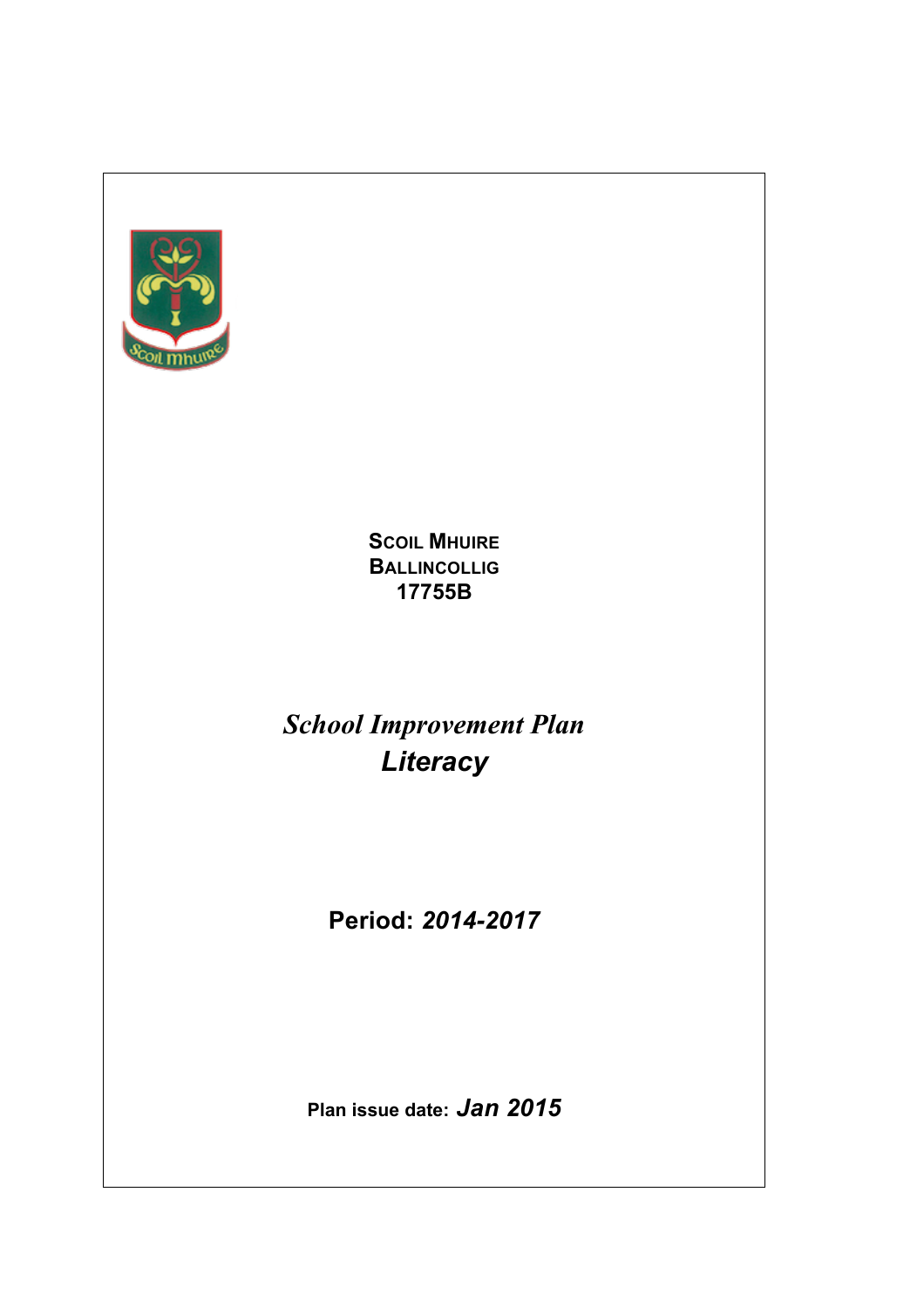## **Summary School Improvement Plan**

## **1. Introduction**

## **1.1 The focus of the evaluation**

As part of our ongoing work in the school, we conducted a school self-evaluation of teaching and learning during 2014. We evaluated **Literacy.** For more information on how the evaluation took place, please see our School Self-Evaluation Report which is available on the website with this report.

This school improvement plan sets out the actions that we will undertake in the school over the next three years in Literacy. The main purpose of these actions is to improve our pupils' learning.

## **2. Summary of school self-evaluation findings**

**2.1** Our school has **strengths** in the following areas:

**Strengths**

Pupils perform above the national norm in standardized Literacy tests (MICRA T); There are several literacy initiatives already in place in the school and these are working very well (e.g. Paired Reading; Station Teaching in Literacy; Building Bridges comprehension programme);

The school has very good literacy resources e.g. a well stocked central school library and classroom libraries.

Parents are very supportive of their children's literacy development and of school initiatives in literacy.

We know this because we consulted with pupils, parents & teachers and examined test results and other information in the school.

**2.2** Our school has decided to prioritise the following **areas of development:**

| Areas for development      |
|----------------------------|
| Oral Language Development; |
| Oral Language Assessment.  |
|                            |

The above areas were prioritised following analysis of school self-evaluation data.

**2.3** Our school has set the following **targets for improvement** which are related to pupils' achievement and has identified the following **actions** which will help in achieving those targets over the next three years.

| <b>Targets for Improvement</b><br>TEN TENETA TENETAK TENGAH KELAH TENGAH KELAH TENGAH DARA PERANJAAN TENGAH KELAH TENGAH KELAH TENGAH KELAH TENG |  |                             | Action<br>a sa an mara an mara sa an mara an mara an mara an mara an mara an mara an mara a |
|--------------------------------------------------------------------------------------------------------------------------------------------------|--|-----------------------------|---------------------------------------------------------------------------------------------|
|                                                                                                                                                  |  | Pupils' proficiency in Oral | (i) Staff will learn to use the                                                             |
|                                                                                                                                                  |  | Language will improve one   | Drumcondra Profiles in Oral                                                                 |
|                                                                                                                                                  |  | scaled score in the         | Language assessment and the results !                                                       |
|                                                                                                                                                  |  | Drumcondra Profiles by the  | of assessment will be used to inform                                                        |